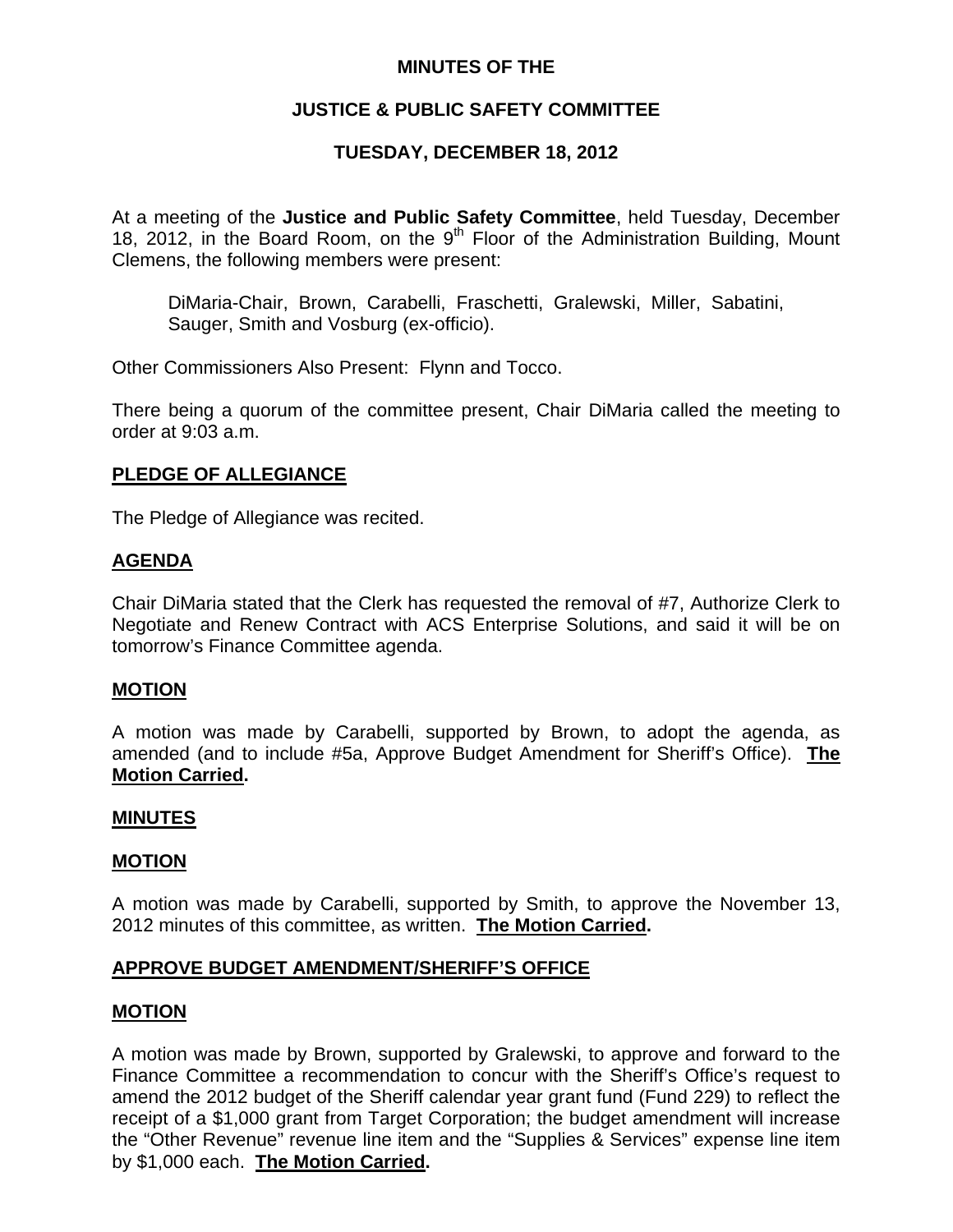### **APPROVE FY 2013 ACCESS AND VISITATION CONTRACT/FRIEND OF THE COURT**

### **COMMITTEE RECOMMENDATION – MOTION**

A MOTION WAS MADE BY SAUGER, SUPPORTED BY SMITH, TO RECOMMEND THAT THE BOARD OF COMMISSIONERS APPROVE THE FISCAL YEAR 2013 ACCESS AND VISITATION CONTRACT IN THE AMOUNT OF \$15,000 WHICH IS 100 PERCENT FEDERALLY FUNDED; THIS CONTRACT COVERS THE PERIOD OF OCTOBER 1, 2012 THROUGH SEPTEMBER 30, 2013; FURTHER, A COPY OF THIS BOARD OF COMMISSIONERS' ACTION IS DIRECTED TO BE DELIVERED FORTHWITH TO THE OFFICE OF THE COUNTY EXECUTIVE.

The following commissioners spoke: Carabelli and Miller.

Chair DiMaria called for a vote on the motion and **THE MOTION CARRIED.** 

### **APPROVE 2012 BUDGET ADJUSTMENT FOR REGISTER OF DEEDS AUTOMATION FUND**

#### **MOTION**

A motion was made by Sauger, supported by Fraschetti, to approve and forward to the Finance Committee a recommendation to authorize the Clerk/Register of Deeds to negotiate and renew a contract with ACS Enterprise Solutions, Inc., a xerox company, to continue the Enhanced Search Real Estate "Super Index" Consumer Protection System to improve the way public real estate records are accessed and increase the ability to detect fraud; the result of the contract would be improved online access to public documents and the cost would not exceed online revenue generated from those services.

The following commissioners asked questions of Todd Schmitz and Crystal Brenner: Carabelli, Miller and Sauger.

Chair DiMaria called for a vote on the motion and **The Motion Carried.** 

#### **REVIEW OF 2013 BUDGETS**

#### **Circuit Court**

Pete Provenzano summarized the budget. He stated that the total expenditures are \$104,000 less than previous years, which is attributed to across the board reductions in operating expenses, and that there is no change in positions.

The following commissioner asked questions of Pete Provenzano, Jennifer Phillips and John Brennan: Miller.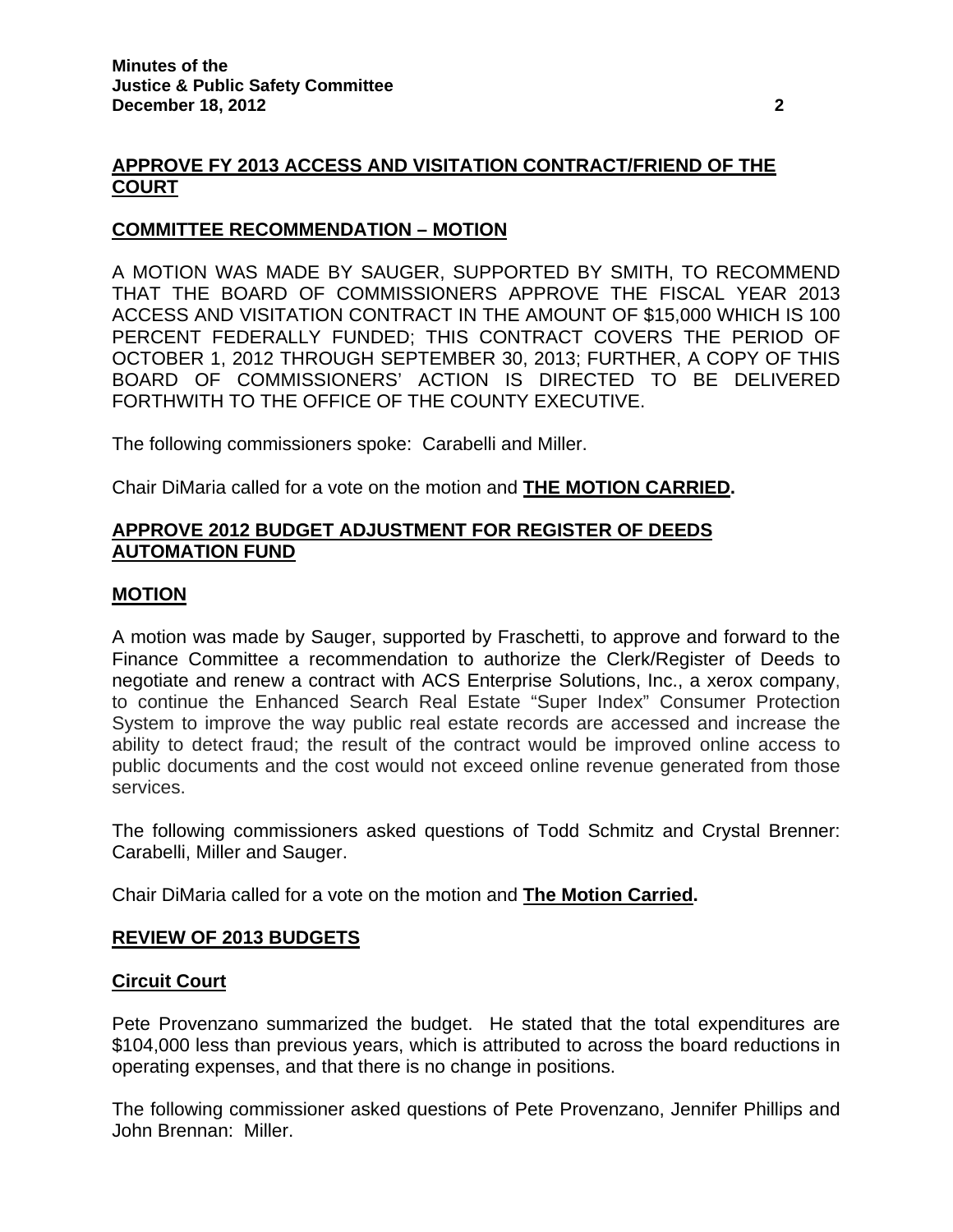Commissioner Miller referred to the breakdown between salaries and fringes and asked Mr. Provenzano if that can be provided. Mr. Provenzano replied that the total salaries and fringes for a particular department can be provided.

# **Clerk**

Pete Provenzano summarized the budget. He stated that the department has lost 14 positions since 2006 and has reduced the total operating expenses. He referred to the \$80,000 Capital Outlay line item and said it is for a new filing system.

The following commissioners asked questions of Todd Schmitz and Crystal Brenner: Miller, Flynn, Sabatini, Smith and Brown.

### **District Court – New Baltimore and Romeo**

Pete Provenzano stated that the courts have done a great job in reducing their budgets and have proposed to keep the position counts the same.

The following commissioners asked questions of Chief District Court Judge Denis LeDuc: Brown, Smith and Carabelli.

#### **Emergency Management**

Pete Provenzano summarized the budget. He said they have reduced their overall budget by \$9,000 and have eliminated a half position due to reorganization.

The following commissioners asked questions of Pete Provenzano and Vicki Wolber: Carabelli, Brown, Smith and Flynn.

#### **Probate Court**

Pete Provenzano summarized the budget and noted that both divisions are now located in one budget. He said they have lost 13 positions since 2006 and are proposing to eliminate 3½ positions in 2013. He said they brought expenditures down by \$150,000, which is mainly due to a reduction in positions.

The following commissioners asked questions of Pete Provenzano and Jennifer Phillips: Carabelli, Flynn, Brown and Sabatini.

#### **Probation – Circuit and District**

Pete Provenzano summarized the budgets. He said Circuit Court Probation is a state program and the County pays the operating costs, which is required. He said District Court Probation is a County-run program and they have significantly reduced their operating costs by \$120,000 and there is no change in positions.